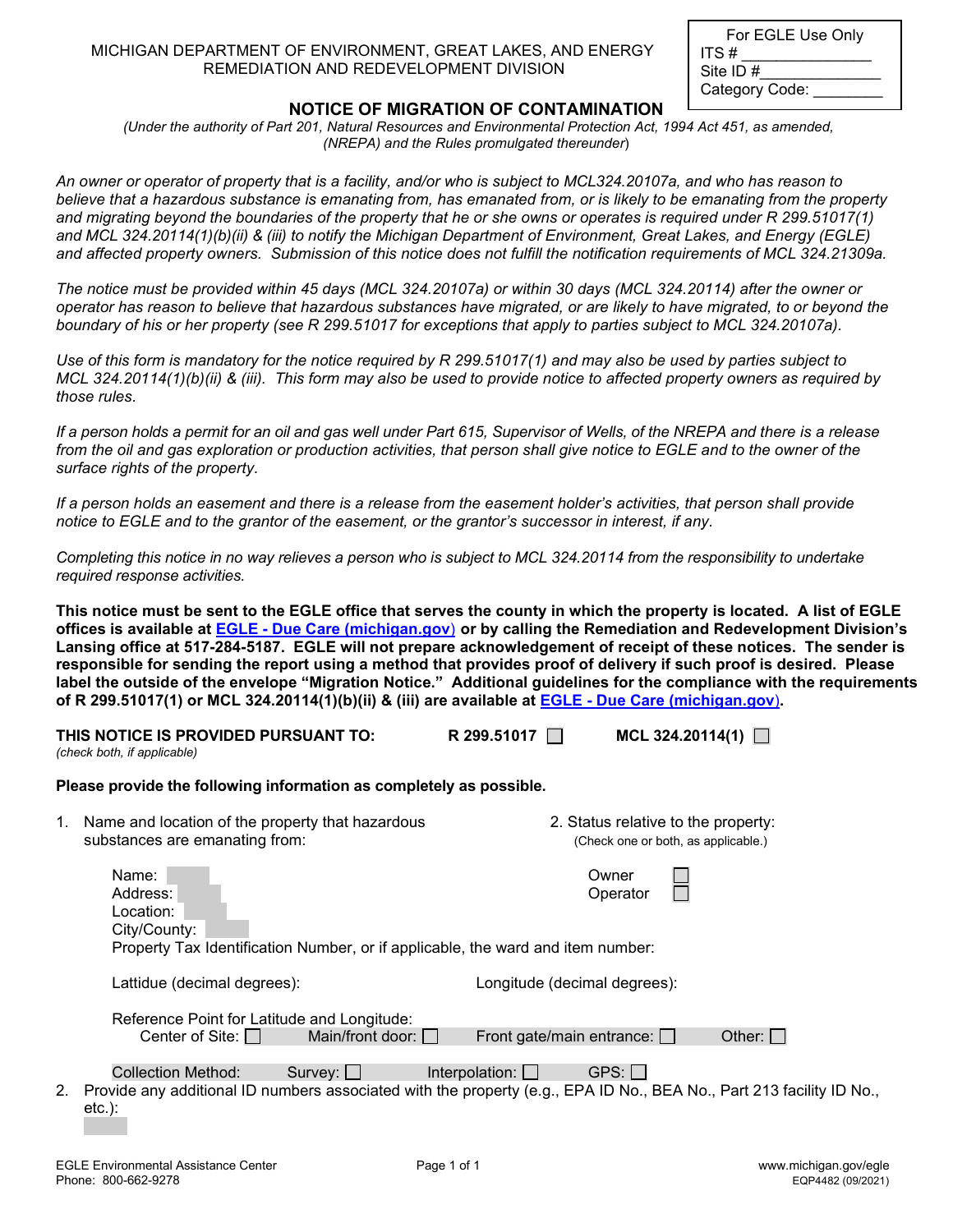3. Name, address, and telephone number of the property owner, operator, or other party submitting the notice: Name:

| Address:          |  |
|-------------------|--|
| City/State:       |  |
| Telephone Number: |  |

4. Name, address and telephone number of a contact person familiar with the content of the notice:

| Name:             |  |
|-------------------|--|
| Address:          |  |
| City/State:       |  |
| Telephone Number: |  |

5. If this Notice is provided pursuant to R 299.51017, provide the address and other location information for the *adjacent* property(s) onto which contamination is migrating, has migrated, or is likely to migrate.

If this Notice is provided pursuant to MCL Section 324.20114(1), provide the address and other location information for *each* property onto which contamination has migrated. Notice should be sent to the property owner of record. If the impacted property is owned by the State of Michigan, notice should be sent to the department managing the property (e.g., a prison, state park, etc.). Notices to the Michigan Department of Transportation (MDOT) for state owned roadways should be sent to Contaminated Site Specialist, Environmental Services Section, MDOT-Bureau of Development, 425 W. Ottawa Street, P.O. Box 30050, Lansing, Michigan 48909. If the impacted property is owned by the State of Michigan, notice should be sent to the department managing the property (i.e. a prison, state park, etc.).

| Address:<br>City/State:<br>Property Tax ID number:<br>Other: | Notified? No $\Box$ | Yes $\Box$ | Date: |
|--------------------------------------------------------------|---------------------|------------|-------|
| Address:<br>City/State:<br>Property Tax ID number:<br>Other: | Notified? No $\Box$ | Yes        | Date: |
| Address:<br>City/State:<br>Property Tax ID number:<br>Other: | Notified? No $\Box$ | Yes $\Box$ | Date: |
| Address:<br>City/State:<br>Property Tax ID number:<br>Other: | Notified? No $\Box$ | Yes $\Box$ | Date: |
| Address:<br>City/State:<br>Property Tax ID number:<br>Other: | Notified? No □      | Yes        | Date: |

(Attach additional pages as needed)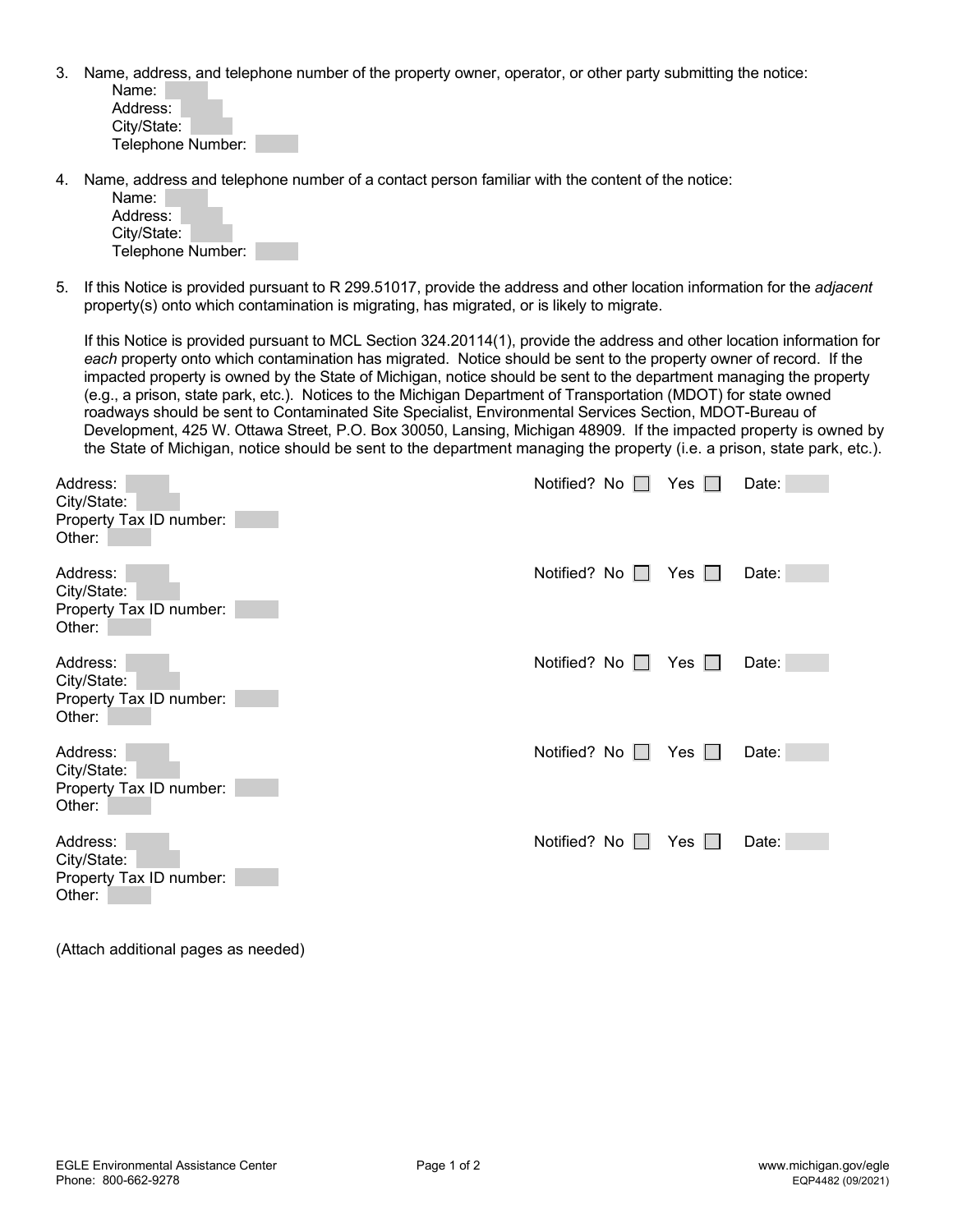- 6. Complete the Table on Page 3 of this Form for each hazardous substance which has migrated, or is likely to have migrated, beyond the property boundary at a concentration that exceeds a Generic Residential Cleanup Criterion developed by EGLE pursuant to MCL 324.20120a(1). Complete and attach additional copies of Page 3, if necessary, to list all hazardous substances that must be reported. Include a scaled map or drawing that shows the location of sampling points identified on the Table on Page 3, the property boundaries, and the adjacent property owners if providing notice pursuant to R 299.1017(1) or all impacted property owners if providing notice pursuant to MCL 324.20114(1).
- 7. Provide a summary of the information which shows that contamination is emanating from, or has emanated from, and is present beyond the boundary of the source property at a concentration which exceeds the generic residential criteria developed by EGLE pursuant to MCL 324.20120a(1)(a). This summary shall identify the environmental media affected, specific hazardous substances, and the concentrations of those hazardous substances in all affected environmental media at the property boundary and in any sample locations beyond the property boundary. The summary shall also describe the basis for the conclusion that the contamination is emanating, has emanated, or is present beyond the boundary of the source property, including whether the conclusion is based on groundwater analytical data or fate and transport modeling, both, or neither.
- 8. If the person making this notice has reason to believe that a migrating hazardous substance has affected, or is likely to affect, a private or public water supply, then that water supply must be identified here:

| 9. | Is this notice being submitted within the timeframes established under<br>R 299.51017 and/or MCL 324.20114(1), as applicable? | YES | NO. |
|----|-------------------------------------------------------------------------------------------------------------------------------|-----|-----|
|    | 10. Is this notice in addition to a notice that was submitted prior to December 21, 2002?<br>(R 299.51017(4)(c))              |     |     |
|    | 11. Is this notice related to an oil and gas well permit (R 299.51017(2))?<br>Permit #:                                       |     |     |
|    | 12. Is this notice related to an easement (R 299.51017(3))?<br>(NOTE: All easement grantors must receive this notice.)        |     |     |
|    | 13. Has surface water been affected (R 299.51017(1)?<br>(If yes, please identify the affected surface water body.)            |     |     |

## **CERTIFICATION:**

*With my signature below, I certify that I am the owner of the facility or that I am legally authorized to execute this notice on behalf of the owner or operator named on this form, and that to the best of my knowledge and belief the above representations are complete and accurate. I understand that intentionally submitting false information to EGLE is a felony and may result in fines up to \$25,000 for each violation.*

| Signature<br>(Owner or person legally authorized to bind the person making this report) | Date |
|-----------------------------------------------------------------------------------------|------|
| Name (Typed or Printed)                                                                 |      |
| Title (Typed or Printed)                                                                |      |